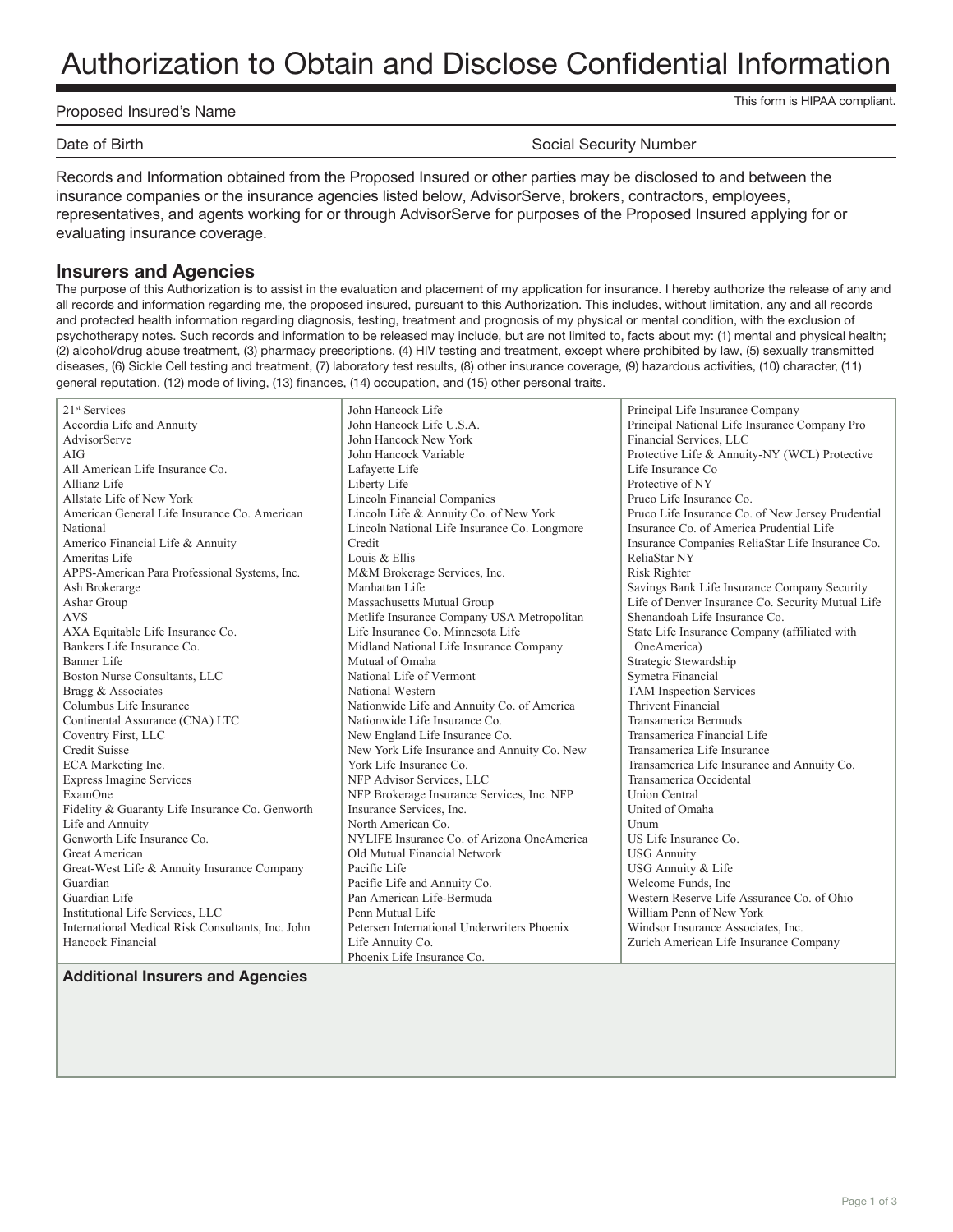# Authorization to Obtain and Disclose Confidential Information

I understand that any Insurer or Agency named afore, its reinsurers, and insurance support organizations, and those persons authorized to represent them may need to collect such information for proposed insurance coverage. The Insurers and Agencies named afore and their reinsurers will use the information in order to determine whether I am insurable or to assist in the application and underwriting process. The insurance producer may also use this information to help update and improve my insurance program.

I hereby authorize any medical practitioner, including my primary care physician listed below,

| any medical facility, health plan, health care professional, laboratory, other medical entity, insurance support organization, financial institution,<br>consumer reporting agency and my employer, to give the information described above to the Insurers and Agencies listed afore and to: |
|-----------------------------------------------------------------------------------------------------------------------------------------------------------------------------------------------------------------------------------------------------------------------------------------------|
|                                                                                                                                                                                                                                                                                               |
|                                                                                                                                                                                                                                                                                               |
|                                                                                                                                                                                                                                                                                               |

Broker/Agent/Agency/Firm Address \_

I understand that my information will be kept confidential, and will not be disclosed to other persons or organizations without this written permission for the purposes referenced herein, except to the extent that it is necessary for (1) the Insurers and Agencies named afore and their reinsurers and other entities required to conduct business; (2) other insurers to which I have applied or may apply; (3) reinsurers; or (4) other persons whom perform business, professional or insurance services for them. They may also disclose this information as allowed by law. I understand that the Agencies and Insurers listed afore may use the secured internet-based system called "UConnect" to store/access some or all of the confidential and personal medical information.

I understand that when information is used or disclosed pursuant to this authorization, it may be subject to redisclosure by the insurance company and may no longer be protected by the federal and state laws and regulations that may have applied in the first instance. This Authorization will remain in effect for 36 months from the date of my signature below.

I understand I may revoke this Authorization at any time by requesting such of my broker in writing. I understand that such revocation would not be effective to the extent any of the parties herein have already relied upon this authorization.

A photocopy of this Authorization is as valid as an original. I acknowledge that I have received a copy of this Authorization and the Notice to Proposed Insured(s). If minor children are proposed for coverage, the above statements are made by the person authorized to act on their behalf.

I understand that I am not required to sign this Authorization. I understand, however, that if I do not sign this Authorization to release my records and information that the insurers and agencies listed herein may not be able to evaluate and place my application for insurance. I understand that any health care provider who receives this authorization will not condition treatment, payment, enrollment or eligibility for benefits on whether I provide this Authorization.

Signed at \_\_\_\_\_\_\_\_\_\_\_\_\_\_\_\_\_\_\_\_\_\_\_\_\_\_\_\_\_\_\_\_\_\_\_\_\_\_\_\_\_\_\_\_\_\_\_\_this \_\_\_\_\_\_\_\_\_day of\_\_\_\_\_\_\_\_\_\_\_\_\_\_\_\_\_\_\_\_\_\_, \_\_\_\_\_\_\_\_\_\_\_\_\_\_\_\_\_\_\_(year)

Signature of Proposed Insured / Guardian or Custodian / Authorized Representative

 $\mathbf{x}$  and the contribution of the contribution of the contribution of the contribution of the contribution of the contribution of the contribution of the contribution of the contribution of the contribution of the contr X

#### **Complete if Minor Child is Proposed for Coverage:**

Name of Minor Child: \_

Relationship of Representative to Minor:

Signature of Witness: example of Signature of Policy Owner(s) and Signature of Policy Owner(s) and Signature of Policy Owner(s) and Signature of Policy Owner(s) and Signature of Policy Owner(s) and Signature of Policy Owne

*(not required)*